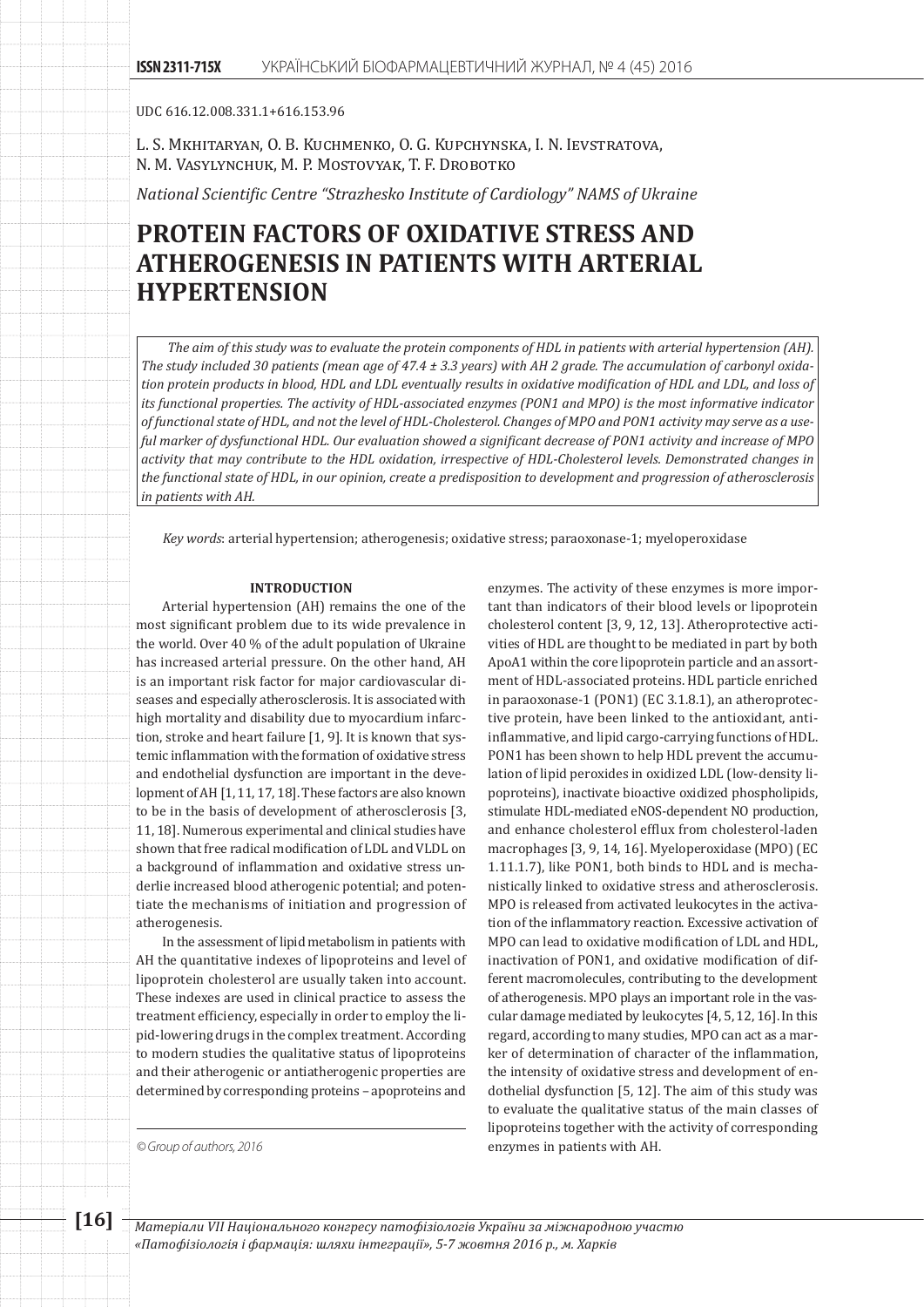Table 1

# **Content of carbonyl products of protein oxidation, free radical oxidation lipid products, and activity of PON1, catalase, superoxidedismutase and MPO in patients with AH (M ± m)**

| Indexes                                                                                                       | Control group<br>(healthy persons), $n = 15$ | Patients with AH, $n = 30$ |
|---------------------------------------------------------------------------------------------------------------|----------------------------------------------|----------------------------|
| PON1 activity, kU/l                                                                                           | $5.66 \pm 0.93$                              | $2.02 \pm 0.34*$           |
| TBA-positive products, U/l                                                                                    | $9.11 \pm 0.21$                              | $11.06 \pm 0.14*$          |
| Catalase activity, U/l                                                                                        | $9.11 \pm 0.44$                              | $7.78 \pm 0.51*$           |
| Superoxide dismutase activity, U/l                                                                            | $1281 \pm 121$                               | $1708 \pm 140*$            |
| Carbonyl products of protein oxidation in serum, conv.u./ml                                                   | $4.13 \pm 0.16$                              | $5.55 \pm 0.22*$           |
| Carbonyl products of protein oxidation in LDL + VLDL fraction,<br>conv.u. $\times$ mg <sup>-1</sup> of lipids | $0.57 \pm 0.05$                              | $0.81 \pm 0.06*$           |
| Carbonyl products of protein oxidation in HDL fraction, conv.u./ml                                            | $1.82 \pm 0.07$                              | $2.04 \pm 0.09*$           |
| Degree of oxidative modification of LDL+VLDL, conv.u./mg of lipids                                            | $2.41 \pm 1.10$                              | $3.49 \pm 0.30*$           |
| MPO activity, conv.u./min                                                                                     | $0.00242 \pm 0.0005$                         | $0.0031 \pm 0.0004*$       |

Note: \* – The difference with Control group is statistically significant; P ≤ 0.05.

#### **MATERIALS AND METHODS**

The study included 30 patients (mean age of  $47.4 \pm 3.3$ ) years) with AH 2 grade, who received basic therapy according to the Recommendation of the European Society of Cardiology and the Association of Cardiologists of Ukraine. All patients were subjected to a set of necessary general and functional diagnostic methods. As control group we enrolled 15 healthy persons (mean age of  $49.2 \pm 2.1$  years).

Blood biochemistry assays were performed in all subjects. Level of carbonyl oxidation protein products in serum, HDL and LDL + VLDL fractions was evaluated spectrophotometrically after [2]. Level of TBA-positive products in serum was assayed after [19]. The degree of oxidative modification of LDL + VLDL was determined spectrophotometrically after [7]. Activity of catalase and superoxidedismutase in serum were assayed spectrophotometrically and spectrofluorometrically after [8] and [15], correspondingly. Activities of PON1 in serum and MPO in plasma were assayed after [14] and [5] correspondingly. Serum lipid parameters were measured, such as total cholesterol, triglycerides, LDL-cholesterol, HDL-cholesterol. The differences were considered to be statistically significant at  $P < 0.05$ .

# **RESULTS AND DISCUSSION**

We found that arylesterase activity of PON1 decreases by 65 % in patients with AH compared with the control group (Tab. 1). PON1 hydrolyses lipid peroxides and promotes elimination of oxidized LDL, cholesterol biosynthesis inhibition and stimulation of HDL-mediated cholesterol efflux from macrophages [3, 9]. PON1 protects HDL from oxidation and together with other HDL-associated proteins and enzymes determines antioxidant, antiinflammatory and antiatherogenic properties of HDL [9]. Decrease of arylesterase activity of PON1 correlates with increase of content of lipid peroxidation products, including the TBA-positive products in serum by 21 % if compared with control (Tab. 1). Activation of free radical protein oxidation is higher in patients with AH. This is evidenced by increase of carbonyl products of protein oxidation in serum by 35 %. The increase of carbonyl products of protein oxidation in HDL and LDL + VLDL fractions by 20 % and 41 %, correspondingly, is noticeable in comparison with healthy persons (Tab. 1). This may indicate oxidative modification of these particles. These changes, together with accumulation of TBA-positive products in HDL and LDL + VLDL fractions are the basis for formation of high blood atherogenic potential. These changes are taking place against a background of reduced enzyme activity level of antioxidant protection system. Thus, the activity of superoxide dismutase and catalase in serum of patients with AH decreases by 33 % and 15 %, correspondingly (Tab. 1). These changes reflect the general reaction of the organism and indicate the formation of oxidative stress involving both lipid and protein factors, and inhibition of antioxidant defense mechanisms aimed against increase in content of ROS and free radical oxidation products of macromolecules.

MPO activity increases in plasma of patients with AH by 27 % compared with healthy persons (Tab. 1). Today there is much evidence of the important role of leukocytes in the vascular lesions. In particular, the activation of leukocytes can serve as an alternative risk factor for atherosclerosis. MPO contained in azurophilic granules of neutrophils and released into the extracellular space in the activation of these cells [10, 11, 12]. The demonstrated increased MPO activity in patients with AH indicates the presence of inflammatory response.

In circulation MPO forms a complex with HDL-associated enzyme PON1. PON1 partially inhibits the activity of MPO, while MPO is able to inactivate PON1, oxidizing the tyrosine-71 residue, which leads to disruption of interaction between the enzyme molecule and HDL. As a result of the leukocytes activation MPO produces a number of reactive oxygen species, which can lead to damage to lipoprotein particles. MPO can bind to endothelium and aggravate the local inflammation of blood vessels [6, 16].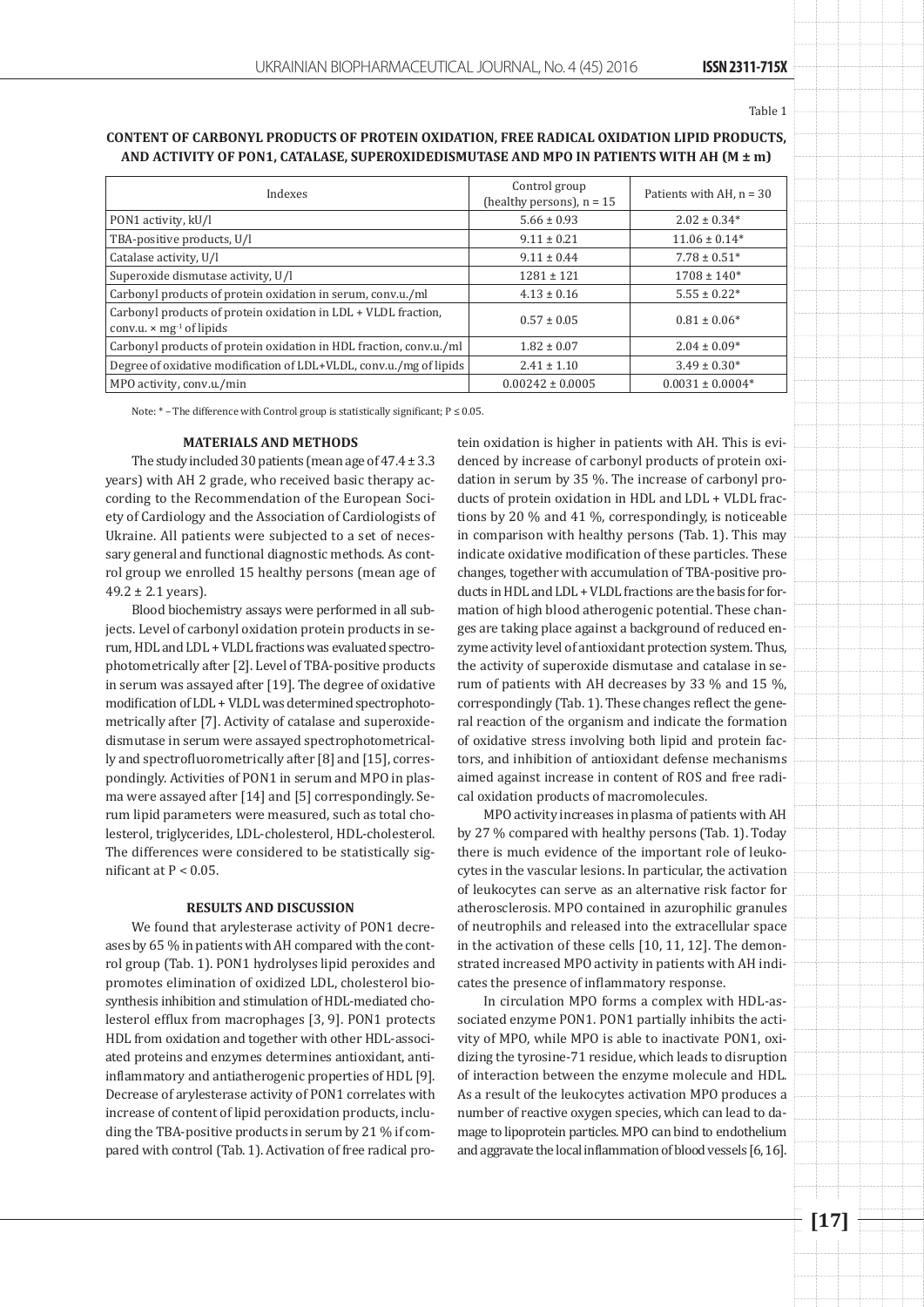Table 2

# **The content of lipids in blood of patients with AH (M ± m)**

|                             | Control group      | Patients         |
|-----------------------------|--------------------|------------------|
| Parameter                   | (healthy persons), | with AH,         |
|                             | $n = 15$           | $n = 30$         |
| Cholesterol, µmol/l         | $4.45 \pm 0.15$    | $4.93 \pm 0.36$  |
| Triglycerides, µmol/l       | $1.45 \pm 0.17$    | $1.88 \pm 0.13*$ |
| Cholesterol-HDL, umol/l     | $1.12 \pm 0.09$    | $1.22 \pm 0.08$  |
| Cholesterol-LDL, umol/l     | $2.10 \pm 0.19$    | $2.70 \pm 0.21*$ |
| Coefficient of atherogenity | $2.70 \pm 0.35$    | $2.88 \pm 0.29$  |

Note: \* – The difference with Control group is statistically significant;  $P \leq 0.05$ .

The results of quantitative determination of component content of lipids in patients with AH are shown in Tab. 2. Our studies demonstrate no significant differences in lipid status in patients with AH in comparison to control group, with the exception of triglycerides and LDL cholesterol, which are respectively 29 % and 28 % above the reference value.

It should be noted that despite the relative normalization of content of lipids, activation of free radical oxidation reactions, as indicated by significantly higher levels of lipid and protein oxidation product in serum remains in patients with AH.

Catalase and superoxide dismutase activities are decreased in patients with AH in comparison to control. These changes indicate the presence of imbalance between proand antioxidant systems. Noteworthy, the degree of oxidative modification of LDL + VLDL is increased by 45 % in patients with AH (Tab. 1). Content of carbonyl products of protein oxidation in HDL fraction also increases by 20 % compared with the control group. This may be due to inhibition of PON-1 activity, which is responsible for protecting HDL, and activation of MPO activity, which is aimed at peroxidation of lipoprotein particles and other macromolecules that participate in the processes of atherogenesis and progression of the pathological process in atherogenesis.

#### **CONCLUSIoNS**

- 1. The accumulation of carbonyl products of protein oxidation in blood, HDL and LDL eventually results in oxidative modification of HDL and LDL, and loss of their functional properties.
- 2. Our evaluation showed a significant increase of MPO activity and decrease of PON1, catalase and superoxide dismutase activity in patients with AH.
- 3. Changes of MPO and PON1 activity may serve as a useful marker of dysfunctional HDL. The ratio "MPO/ PON1" can be used as a predictor of inflammatory response and atherosclerotic process and to evaluate the effectiveness of treatment.
- 4. The activity of HDL-associated enzymes (PON1 and MPO) is the most informative indicator of functional state of HDL, and not the level of HDL-cholesterol.

5. Demonstrated changes in the functional state of HDL, in our opinion, create a predisposition to development and progression of atherosclerosis in patients with AH.

# **References**

- 1. Dinh Q. N. Roles of inflammation, oxidative stress, and vascular dysfunction in hypertension / Q. N. Dinh, G. R. Drummond, C. G. Sobey, S. Chrissobolis // Biomed. Res. Int. – 2014. Doi: 10.1155/2014/406960.
- 2. Dubinina Е. Е. Oxidative modification of serum proteins. A method of determination it / Е. Е. Dubinina, S. O. Burmistrov, D. A. Khodov, I. G. Porotov // Vopr. Med. Khim. – 1995. – Vol. 41, № 1. – P. 24-26.
- 3. Eren E. Functionally defective high-density lipoprotein and paraoxonase: a couple for endothelial dysfunction in atherosclerosis / E. Eren, N. Yilmaz, O. Aydin // Cholesterol. – 2013. – Article ID 792090. – 10 p.
- 4. Fu X. Hypochlorous acid oxygenates the cysteine switch domain of pro-matrilysin (MMP-7). A mechanism for matrix metalloproteinase activation and atherosclerotic plaque rupture by myeloperoxidase / X. Fu, S. Y. Kassim, W. C. Parks, J. W. Heinecke // J. Biol. Chem. – 2001. – Vol. 276, № 44. – P. 41279-41287.
- 5. Gorudko I. V. Increased myeloperoxidase activity is a risk factor for ischemic heart disease in patients with diabetes mellitus / [I. V. Gorudko, V. A. Kostevich, A. V. Sokolov et. al.] // Biomed. Khim. – 2012. – Vol. 58, № 4. – P. 475-484.
- 6. Huang Y. Myeloperoxidase, paraoxonase-1, and HDL form a functional ternary complex / [Y. Huang, Zh. Wu, M. Riwanto et al.] // J. Clin. Invest. – 2013. – Vol. 123, № 9. – P. 3815-3828.
- 7. Ievstratova I. N., Mkhitaryan L. S. A method of diagnosis of progressive atherosclerosis, Patent of Ukraine № 30972 А, № 2, 2000.
- 8. Koroluk M. A. A method of determination of catalase activity / M. A. Koroluk, M. I. Ivanova // Laboratornoe delo. – 1988. – № 1. – P. 16-18.
- 9. Kovalenko V. M. Molecular and genetic peculiarities of the paraoxonase functioning and importance in the development of cardiovascular pathology / V. M. Kovalenko, O. B. Kuchmenko, L. S. Mkhitaryan // The Ukr. J. of Cardiol. – 2014. – № 5. – P. 105-116.
- 10. Kubala L. The potentiation of myeloperoxidase activity by the glycosaminoglycan-dependent binding of myeloperoxidase to proteins of the extracellular matrix / [L. Kubala, H. Kolářová, J. Víteček et al.] // Biochim. Biophys. Acta. – 2013. – Vol. 1830, № 10. – P. 4524-4536.
- 11. Libby P. Fanning the flames: inflammation in cardiovascular diseases / P. Libby // Cardiovascular Res. – 2015. – Vol. 107. – P. 307-309.
- 12. Loria V. Myeloperoxidase: a new biomarker of inflammation in ischemic heart disease and acute coronary syndromes / V. Loria, I. Dato, F. Graziani, L. M. Biasucci // Mediators Inflamm. – 2008. – P. 135625.

**[18]** *Матеріали VІІ Національного конгресу патофізіологів України за міжнародною участю «Патофізіологія і фармація: шляхи інтеграції», 5-7 жовтня 2016 р., м. Харків*